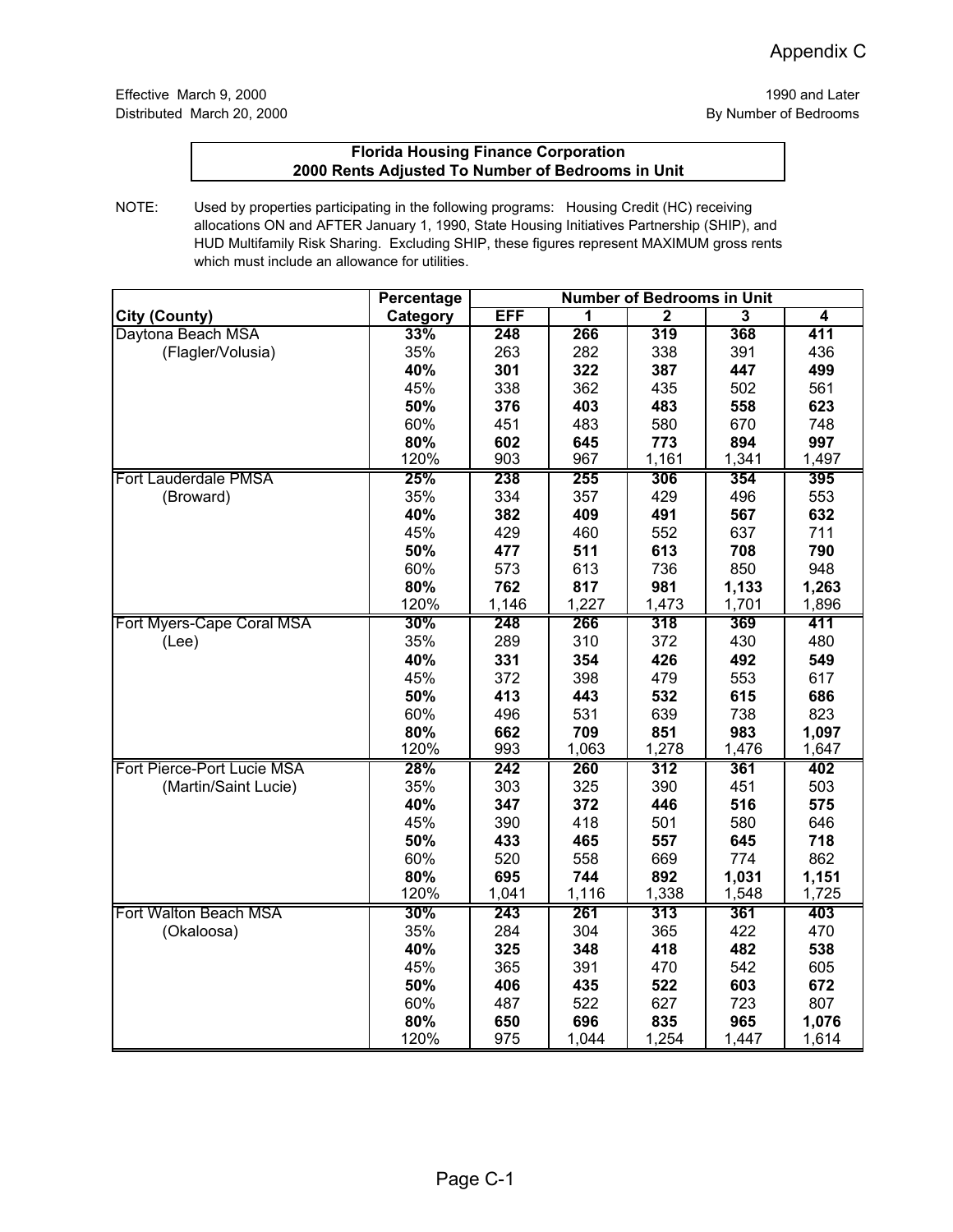|                           | Percentage | <b>Number of Bedrooms in Unit</b> |       |                |                |                |
|---------------------------|------------|-----------------------------------|-------|----------------|----------------|----------------|
| <b>City (County)</b>      | Category   | <b>EFF</b>                        | 1     | $\overline{2}$ | $\overline{3}$ | $\overline{4}$ |
| Gainesville MSA           | 33%        | 258                               | 276   | 331            | 383            | 428            |
| (Alachua)                 | 35%        | 273                               | 293   | 351            | 406            | 454            |
|                           | 40%        | 313                               | 335   | 402            | 465            | 519            |
|                           | 45%        | 352                               | 377   | 452            | 523            | 583            |
|                           | 50%        | 391                               | 419   | 502            | 581            | 648            |
|                           | 60%        | 469                               | 503   | 603            | 697            | 778            |
|                           | 80%        | 626                               | 670   | 805            | 929            | 1,037          |
|                           | 120%       | 939                               | 1,006 | 1,206          | 1,395          | 1,557          |
| Jacksonville MSA          | 28%        | 252                               | 269   | 324            | 374            | 417            |
| (Clay/Duval/              | 35%        | 315                               | 337   | 405            | 467            | 521            |
| Nassau/Saint Johns)       | 40%        | 360                               | 385   | 463            | 534            | 596            |
|                           | 45%        | 405                               | 433   | 520            | 601            | 670            |
|                           | 50%        | 450                               | 481   | 578            | 668            | 745            |
|                           | 60%        | 540                               | 578   | 694            | 801            | 894            |
|                           | 80%        | 720                               | 771   | 925            | 1,068          | 1,192          |
|                           | 120%       | 1,080                             | 1,156 | 1,389          | 1,603          | 1,788          |
| Lakeland-Winter Haven MSA | 33%        | 250                               | 268   | 322            | 372            | 414            |
| (Polk)                    | 35%        | 266                               | 284   | 342            | 395            | 440            |
|                           | 40%        | 304                               | 325   | 391            | 451            | 503            |
|                           | 45%        | 342                               | 366   | 439            | 507            | 565            |
|                           | 50%        | 380                               | 406   | 488            | 564            | 628            |
|                           | 60%        | 456                               | 488   | 586            | 677            | 754            |
|                           | 80%        | 607                               | 651   | 781            | 902            | 1,006          |
|                           | 120%       | 912                               | 976   | 1,173          | 1,354          | 1,509          |
| Melbourne-Titusville-     | 28%        | 243                               | 261   | 312            | 361            | 403            |
| Palm Bay MSA              | 35%        | 304                               | 326   | 391            | 452            | 504            |
| (Brevard)                 | 40%        | 348                               | 373   | 447            | 517            | 577            |
|                           | 45%        | 391                               | 419   | 502            | 581            | 649            |
|                           | 50%        | 435                               | 466   | 558            | 646            | 721            |
|                           | 60%        | 522                               | 559   | 670            | 775            | 865            |
|                           | 80%        | 696                               | 745   | 895            | 1,033          | 1,152          |
|                           | 120%       | 1,044                             | 1,119 | 1,341          | 1,551          | 1,731          |
| Miami PMSA                | 33%        | 257                               | 275   | 330            | 382            | 426            |
| (Dade)                    | 35%        | 273                               | 292   | 350            | 406            | 452            |
|                           | 40%        | 312                               | 334   | 401            | 464            | 517            |
|                           | 45%        | 351                               | 376   | 451            | 522            | 581            |
|                           | 50%        | 390                               | 418   | 501            | 580            | 646            |
|                           | 60%        | 468                               | 501   | 601            | 696            | 775            |
|                           | 80%        | 625                               | 669   | 802            | 928            | 1,035          |
|                           | 120%       | 936                               | 1,003 | 1,203          | 1,392          | 1,551          |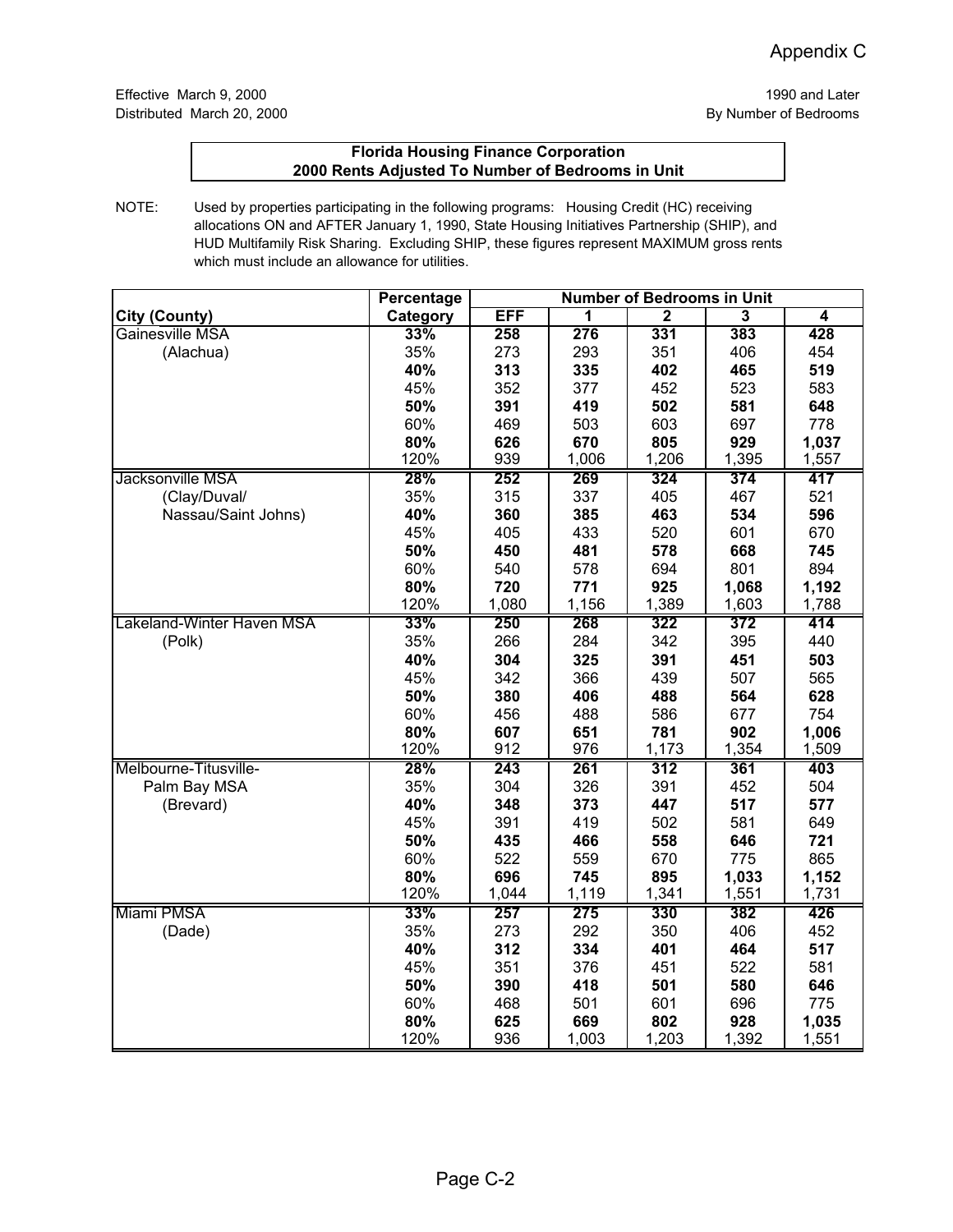|                       | Percentage | <b>Number of Bedrooms in Unit</b> |                  |                  |                |                         |
|-----------------------|------------|-----------------------------------|------------------|------------------|----------------|-------------------------|
| <b>City (County)</b>  | Category   | <b>EFF</b>                        | 1                | $\overline{2}$   | $\overline{3}$ | $\overline{\mathbf{4}}$ |
| Naples MSA            | 25%        | 258                               | $\overline{277}$ | 332              | 384            | 428                     |
| (Collier)             | 35%        | 362                               | 388              | 465              | 537            | 600                     |
|                       | 40%        | 414                               | 443              | 532              | 614            | 686                     |
|                       | 45%        | 465                               | 498              | 598              | 691            | 771                     |
|                       | 50%        | 517                               | 554              | 665              | 768            | 857                     |
|                       | 60%        | 621                               | 665              | 798              | 921            | 1,029                   |
|                       | 80%        | 827                               | 886              | 1,063            | 1,229          | 1,371                   |
|                       | 120%       | 1,242                             | 1,330            | 1,596            | 1,843          | 2,058                   |
| Ocala MSA             | 35%        | 234                               | 251              | 301              | 348            | 388                     |
| (Marion)              | 40%        | 268                               | 287              | 345              | 398            | 444                     |
|                       | 45%        | 301                               | 322              | 388              | 448            | 499                     |
|                       | 50%        | 335                               | 358              | 431              | 498            | 555                     |
|                       | 60%        | 402                               | 430              | 517              | 597            | 666                     |
|                       | 80%        | 536                               | 574              | 690              | 796            | 888                     |
|                       | 120%       | 804                               | 861              | 1,035            | 1,195          | 1,332                   |
| Orlando MSA           | 28%        | 242                               | 260              | 312              | 361            | 402                     |
| (Lake/Orange/         | 35%        | 303                               | 325              | 390              | 451            | 503                     |
| Osceola/Seminole)     | 40%        | 347                               | 372              | 446              | 516            | 575                     |
|                       | 45%        | 390                               | 418              | 501              | 580            | 646                     |
|                       | 50%        | 433                               | 465              | 557              | 645            | 718                     |
|                       | 60%        | 520                               | 558              | 669              | 774            | 862                     |
|                       | 80%        | 695                               | 744              | 892              | 1,031          | 1,151                   |
|                       | 120%       | 1,041                             | 1,116            | 1,338            | 1,548          | 1,725                   |
| Panama City MSA       | 33%        | 245                               | 263              | $\overline{315}$ | 365            | 407                     |
| (Bay)                 | 35%        | 260                               | 279              | 335              | 387            | 432                     |
|                       | 40%        | 298                               | 319              | 383              | 443            | 494                     |
|                       | 45%        | 335                               | 359              | 430              | 498            | 555                     |
|                       | 50%        | 372                               | 399              | 478              | 553            | 617                     |
|                       | 60%        | 447                               | 479              | 574              | 664            | 741                     |
|                       | 80%        | 596                               | 638              | 766              | 886            | 988                     |
|                       | 120%       | 894                               | 958              | 1,149            | 1,329          | 1,482                   |
| Pensacola MSA         | 33%        | 245                               | 263              | 315              | 365            | 407                     |
| (Escambia/Santa Rosa) | 35%        | 260                               | 279              | 335              | 387            | 432                     |
|                       | 40%        | 298                               | 319              | 383              | 443            | 494                     |
|                       | 45%        | 335                               | 359              | 430              | 498            | 555                     |
|                       | 50%        | 372                               | 399              | 478              | 553            | 617                     |
|                       | 60%        | 447                               | 479              | 574              | 664            | 741                     |
|                       | 80%        | 596                               | 638              | 766              | 886            | 988                     |
|                       | 120%       | 894                               | 958              | 1,149            | 1,329          | 1,482                   |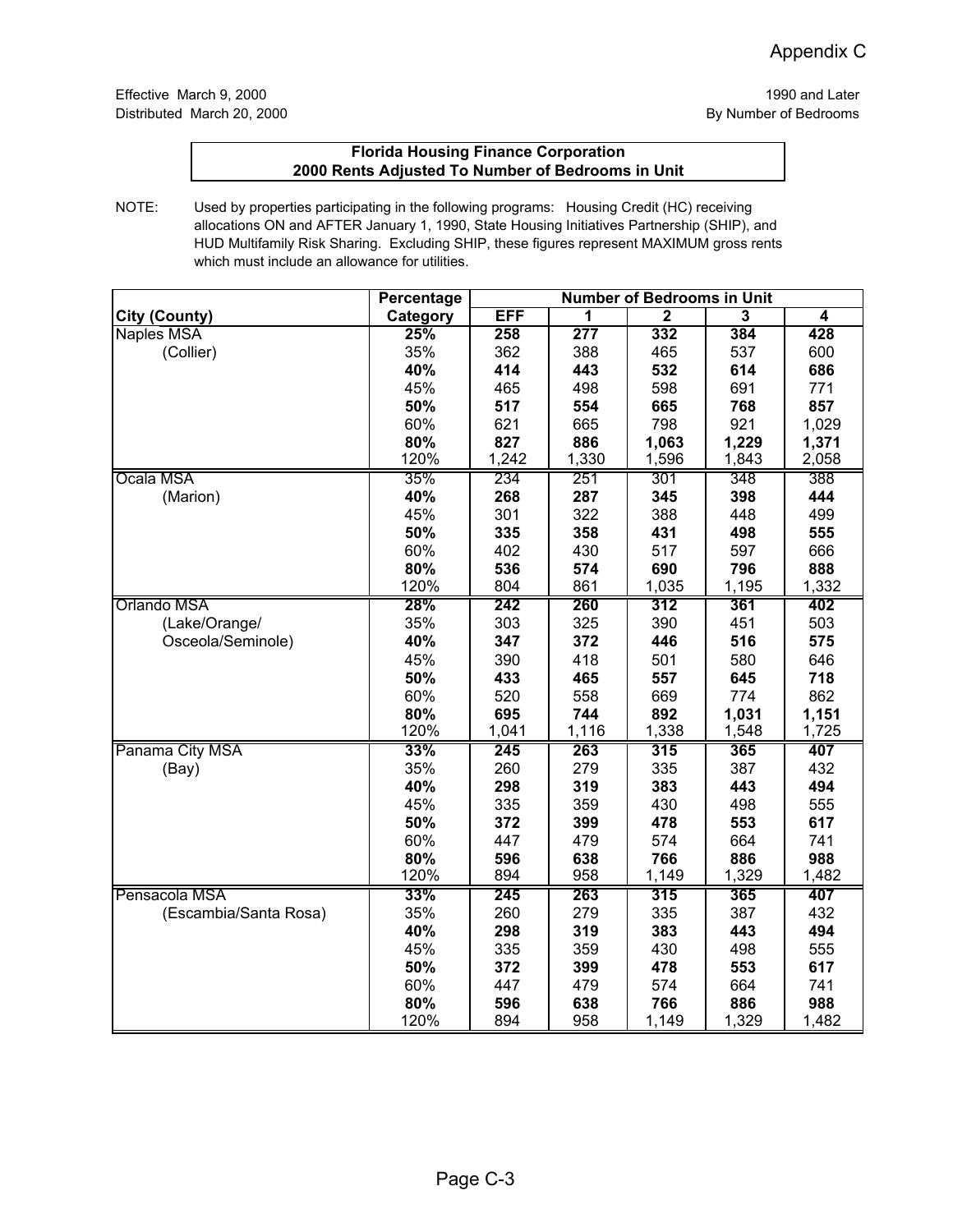|                         | Percentage | <b>Number of Bedrooms in Unit</b> |       |                |                         |                |
|-------------------------|------------|-----------------------------------|-------|----------------|-------------------------|----------------|
| <b>City (County)</b>    | Category   | EFF                               | 1     | $\overline{2}$ | $\overline{\mathbf{3}}$ | $\overline{4}$ |
| Punta Gorda MSA         | 33%        | 245                               | 262   | 315            | 363                     | 405            |
| (Charlotte)             | 35%        | 259                               | 278   | 334            | 385                     | 430            |
|                         | 40%        | 297                               | 318   | 382            | 441                     | 492            |
|                         | 45%        | 334                               | 357   | 429            | 496                     | 553            |
|                         | 50%        | 371                               | 397   | 477            | 551                     | 615            |
|                         | 60%        | 445                               | 477   | 573            | 661                     | 738            |
|                         | 80%        | 593                               | 636   | 763            | 881                     | 983            |
|                         | 120%       | 891                               | 954   | 1,146          | 1,323                   | 1,476          |
| Sarasota-Bradenton MSA  | 30%        | 250                               | 268   | 322            | 371                     | 415            |
| (Manatee/Sarasota)      | 35%        | 292                               | 313   | 375            | 434                     | 483            |
|                         | 40%        | 334                               | 358   | 429            | 496                     | 553            |
|                         | 45%        | 375                               | 402   | 482            | 558                     | 622            |
|                         | 50%        | 417                               | 447   | 536            | 620                     | 691            |
|                         | 60%        | 501                               | 537   | 643            | 744                     | 829            |
|                         | 80%        | 667                               | 715   | 858            | 991                     | 1,106          |
|                         | 120%       | 1,002                             | 1,074 | 1,287          | 1,488                   | 1,659          |
| <b>Tallahassee MSA</b>  | 28%        | 252                               | 270   | 324            | 375                     | 419            |
| (Gadsden/Leon)          | 35%        | 315                               | 338   | 406            | 469                     | 524            |
|                         | 40%        | 361                               | 387   | 464            | 536                     | 599            |
|                         | 45%        | 406                               | 435   | 522            | 603                     | 673            |
|                         | 50%        | 451                               | 483   | 580            | 670                     | 748            |
|                         | 60%        | 541                               | 580   | 696            | 804                     | 898            |
|                         | 80%        | 722                               | 773   | 928            | 1,073                   | 1,197          |
|                         | 120%       | 1,083                             | 1,161 | 1,392          | 1,609                   | 1,797          |
| Tampa-St.Petersburg-    | 30%        | 250                               | 267   | 321            | 370                     | 413            |
| Clearwater MSA          | 35%        | 291                               | 311   | 374            | 432                     | 482            |
| (Hernando/Hillsborough/ | 40%        | 333                               | 356   | 428            | 494                     | 551            |
| Pasco/Pinellas)         | 45%        | 374                               | 401   | 481            | 555                     | 619            |
|                         | 50%        | 416                               | 445   | 535            | 617                     | 688            |
|                         | 60%        | 499                               | 534   | 642            | 741                     | 826            |
|                         | 80%        | 665                               | 712   | 855            | 988                     | 1,102          |
|                         | 120%       | 999                               | 1,069 | 1,284          | 1,482                   | 1,653          |
| West Palm Beach-        | 25%        | 247                               | 265   | 318            | 367                     | 410            |
| Boca Raton MSA          | 35%        | 346                               | 371   | 445            | 514                     | 574            |
| (Palm Beach)            | 40%        | 396                               | 424   | 509            | 588                     | 657            |
|                         | 45%        | 445                               | 477   | 572            | 662                     | 739            |
|                         | 50%        | 495                               | 530   | 636            | 735                     | 821            |
|                         | 60%        | 594                               | 636   | 763            | 882                     | 985            |
|                         | 80%        | 792                               | 848   | 1,018          | 1,177                   | 1,312          |
|                         | 120%       | 1,188                             | 1,273 | 1,527          | 1,765                   | 1,971          |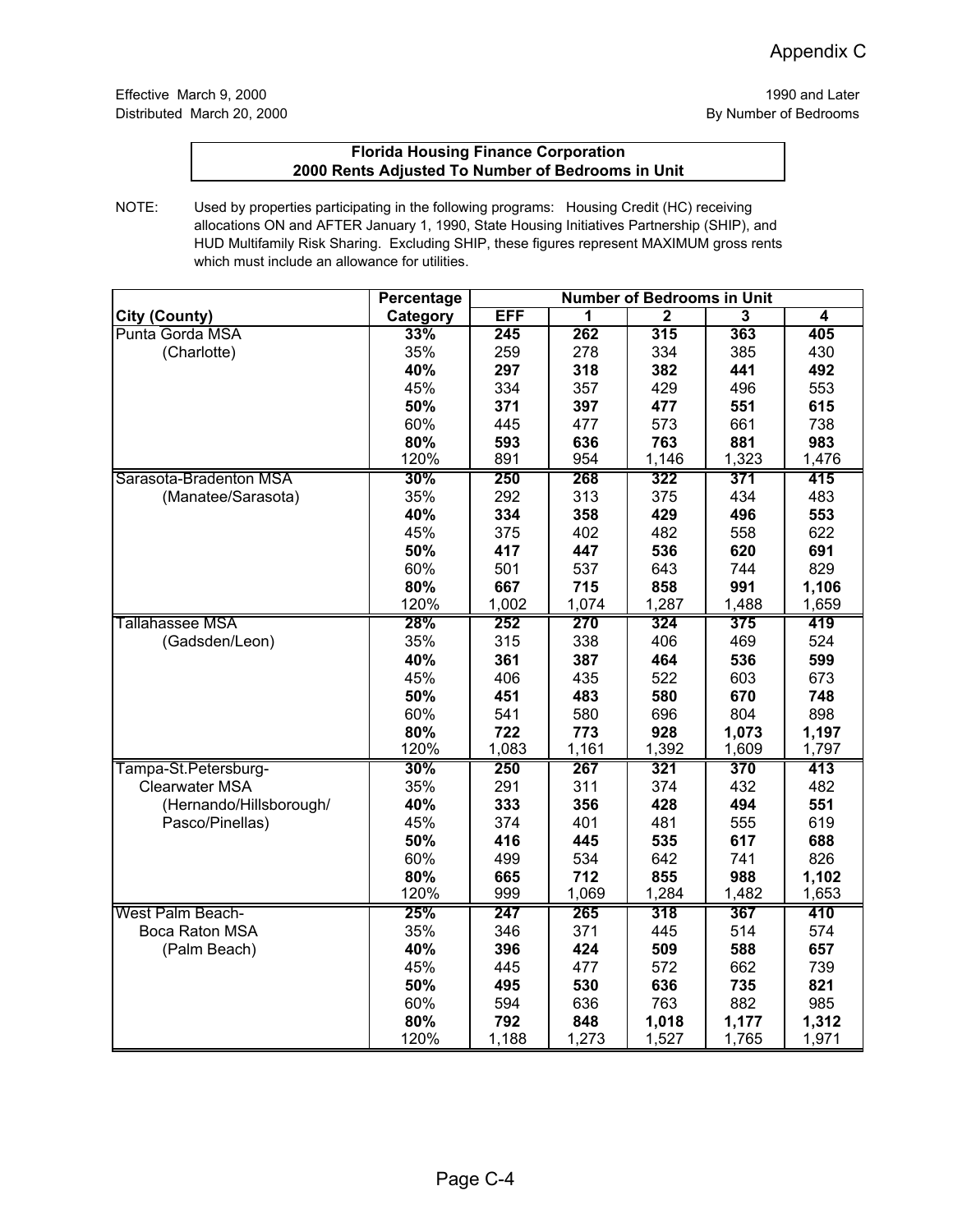|                        | Percentage | <b>Number of Bedrooms in Unit</b> |     |              |       |       |
|------------------------|------------|-----------------------------------|-----|--------------|-------|-------|
| <b>City (County)</b>   | Category   | <b>EFF</b>                        | 1   | $\mathbf{2}$ | 3     | 4     |
| <b>Baker County</b>    | 35%        | 245                               | 262 | 315          | 364   | 406   |
|                        | 40%        | 280                               | 300 | 360          | 416   | 464   |
|                        | 45%        | 315                               | 337 | 405          | 468   | 522   |
|                        | 50%        | 350                               | 375 | 450          | 520   | 580   |
|                        | 60%        | 420                               | 450 | 540          | 624   | 696   |
|                        | 80%        | 560                               | 600 | 720          | 831   | 927   |
|                        | 120%       | 840                               | 900 | 1,080        | 1,248 | 1,392 |
| <b>Bradford County</b> | 33%        | 243                               | 260 | 312          | 361   | 402   |
|                        | 35%        | 258                               | 276 | 331          | 383   | 427   |
|                        | 40%        | 295                               | 316 | 379          | 438   | 488   |
|                        | 45%        | 331                               | 355 | 426          | 492   | 549   |
|                        | 50%        | 368                               | 395 | 473          | 547   | 610   |
|                        | 60%        | 442                               | 474 | 568          | 657   | 732   |
|                        | 80%        | 590                               | 631 | 757          | 875   | 976   |
|                        | 120%       | 885                               | 948 | 1,137        | 1,314 | 1,464 |
| <b>Calhoun County</b>  | 35%        | 227                               | 243 | 292          | 337   | 376   |
|                        | 40%        | 260                               | 278 | 334          | 386   | 430   |
|                        | 45%        | 292                               | 313 | 375          | 434   | 483   |
|                        | 50%        | 325                               | 348 | 417          | 482   | 537   |
|                        | 60%        | 390                               | 417 | 501          | 579   | 645   |
|                        | 80%        | 520                               | 556 | 667          | 771   | 861   |
|                        | 120%       | 780                               | 835 | 1,002        | 1,158 | 1,290 |
| <b>Citrus County</b>   | 35%        | 230                               | 246 | 295          | 341   | 380   |
|                        | 40%        | 263                               | 281 | 338          | 390   | 435   |
|                        | 45%        | 295                               | 316 | 380          | 438   | 489   |
|                        | 50%        | 328                               | 351 | 422          | 487   | 543   |
|                        | 60%        | 394                               | 422 | 507          | 585   | 652   |
|                        | 80%        | 525                               | 562 | 675          | 780   | 870   |
|                        | 120%       | 789                               | 844 | 1,014        | 1,170 | 1,305 |
| Columbia County        | 35%        | 238                               | 255 | 307          | 354   | 395   |
|                        | 40%        | 273                               | 292 | 351          | 405   | 452   |
|                        | 45%        | 307                               | 329 | 394          | 456   | 508   |
|                        | 50%        | 341                               | 365 | 438          | 506   | 565   |
|                        | 60%        | 409                               | 438 | 526          | 608   | 678   |
|                        | 80%        | 546                               | 585 | 702          | 811   | 905   |
|                        | 120%       | 819                               | 877 | 1,053        | 1,216 | 1,356 |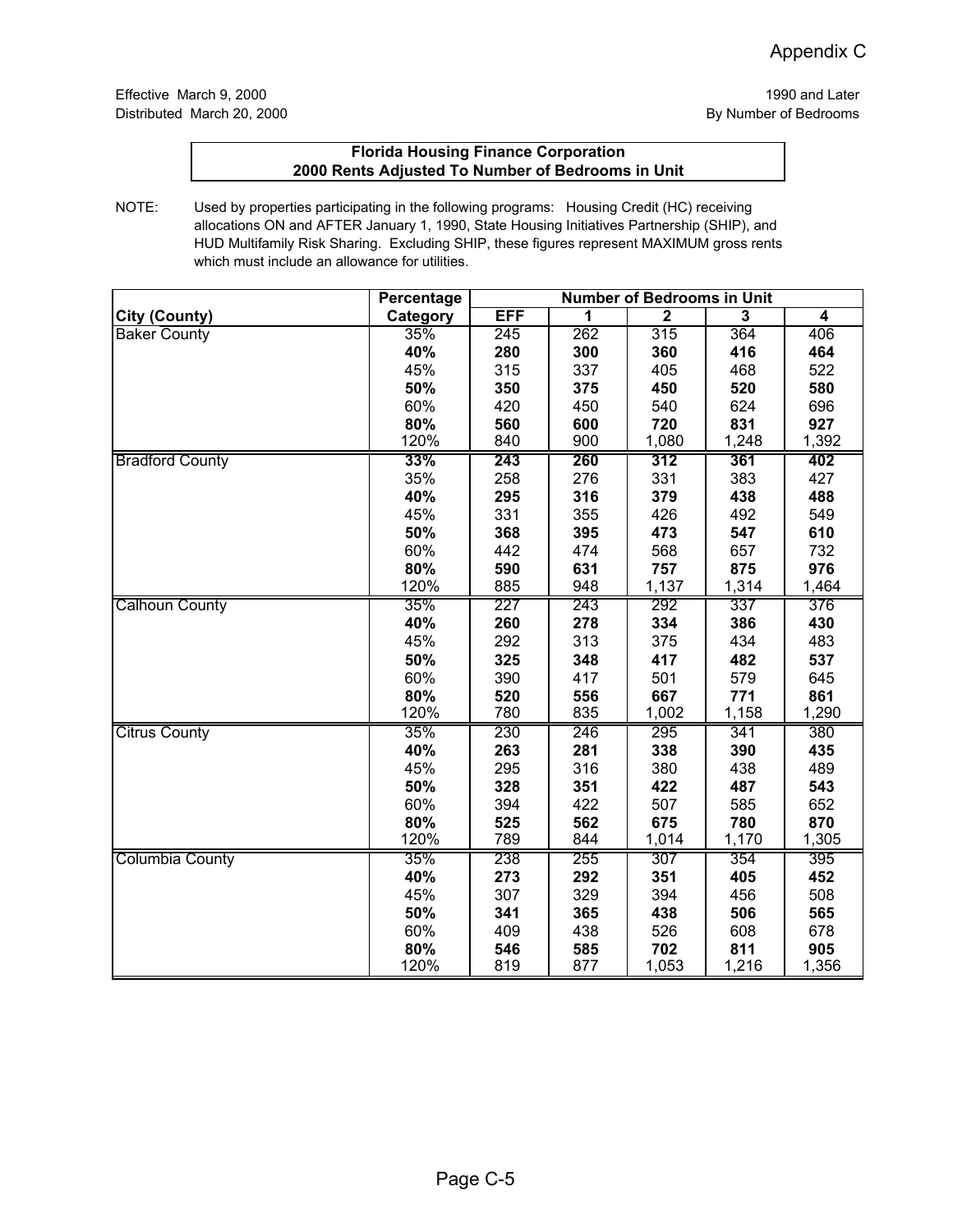|                         | <b>Percentage</b> | <b>Number of Bedrooms in Unit</b> |            |                |                         |              |
|-------------------------|-------------------|-----------------------------------|------------|----------------|-------------------------|--------------|
| <b>City (County)</b>    | Category          | <b>EFF</b>                        | 1          | $\overline{2}$ | $\overline{\mathbf{3}}$ | 4            |
| <b>DeSoto County</b>    | 35%               | 227                               | 243        | 292            | 337                     | 376          |
|                         | 40%               | 260                               | 278        | 334            | 386                     | 430          |
|                         | 45%               | 292                               | 313        | 375            | 434                     | 483          |
|                         | 50%               | 325                               | 348        | 417            | 482                     | 537          |
|                         | 60%               | 390                               | 417        | 501            | 579                     | 645          |
|                         | 80%               | 520                               | 556        | 667            | 771                     | 861          |
|                         | 120%              | 780                               | 835        | 1,002          | 1,158                   | 1,290        |
| <b>Dixie County</b>     | 35%               | 227                               | 243        | 292            | 337                     | 376          |
|                         | 40%               | 260                               | 278        | 334            | 386                     | 430          |
|                         | 45%               | 292                               | 313        | 375            | 434                     | 483          |
|                         | 50%               | 325                               | 348        | 417            | 482                     | 537          |
|                         | 60%               | 390                               | 417        | 501            | 579                     | 645          |
|                         | 80%               | 520                               | 556        | 667            | 771                     | 861          |
|                         | 120%              | 780                               | 835        | 1,002          | 1,158                   | 1,290        |
| <b>Franklin County</b>  | 35%               | 227                               | 243        | 292            | 337                     | 376          |
|                         | 40%               | 260                               | 278        | 334            | 386                     | 430          |
|                         | 45%               | 292                               | 313        | 375            | 434                     | 483          |
|                         | 50%               | 325                               | 348        | 417            | 482                     | 537          |
|                         | 60%               | 390                               | 417        | 501            | 579                     | 645          |
|                         | 80%               | 520                               | 556        | 667            | 771                     | 861          |
|                         | 120%              | 780                               | 835        | 1,002          | 1,158                   | 1,290        |
| <b>Gilchrist County</b> | 35%               | 227                               | 243        | 292            | 337                     | 376          |
|                         | 40%               | 260                               | 278        | 334            | 386                     | 430          |
|                         | 45%               | 292                               | 313        | 375            | 434                     | 483          |
|                         | 50%               | 325                               | 348        | 417            | 482                     | 537          |
|                         | 60%               | 390                               | 417        | 501            | 579                     | 645          |
|                         | 80%               | 520                               | 556        | 667            | 771                     | 861          |
|                         | 120%              | 780                               | 835        | 1,002          | 1,158                   | 1,290        |
| <b>Glades County</b>    | 35%               | 227                               | 243        | 292            | 337                     | 376          |
|                         | 40%               | 260                               | 278        | 334            | 386                     | 430          |
|                         | 45%               | 292                               | 313        | 375            | 434                     | 483          |
|                         | 50%               | 325                               | 348        | 417            | 482                     | 537          |
|                         | 60%               | 390                               | 417        | 501            | 579                     | 645          |
|                         | 80%               | 520<br>780                        | 556<br>835 | 667            | 771                     | 861<br>1,290 |
|                         | 120%              |                                   |            | 1,002          | 1,158                   |              |
| <b>Gulf County</b>      | 35%<br>40%        | 232<br>266                        | 249<br>285 | 299<br>342     | 345<br>395              | 385<br>441   |
|                         | 45%               | 299                               | 320        |                | 444                     | 496          |
|                         | 50%               | 332                               | 356        | 384<br>427     | 493                     | 551          |
|                         | 60%               | 399                               | 427        | 513            | 592                     | 661          |
|                         | 80%               | 532                               | 570        | 683            | 790                     | 881          |
|                         | 120%              | 798                               | 855        | 1,026          | 1,185                   | 1,323        |
|                         |                   |                                   |            |                |                         |              |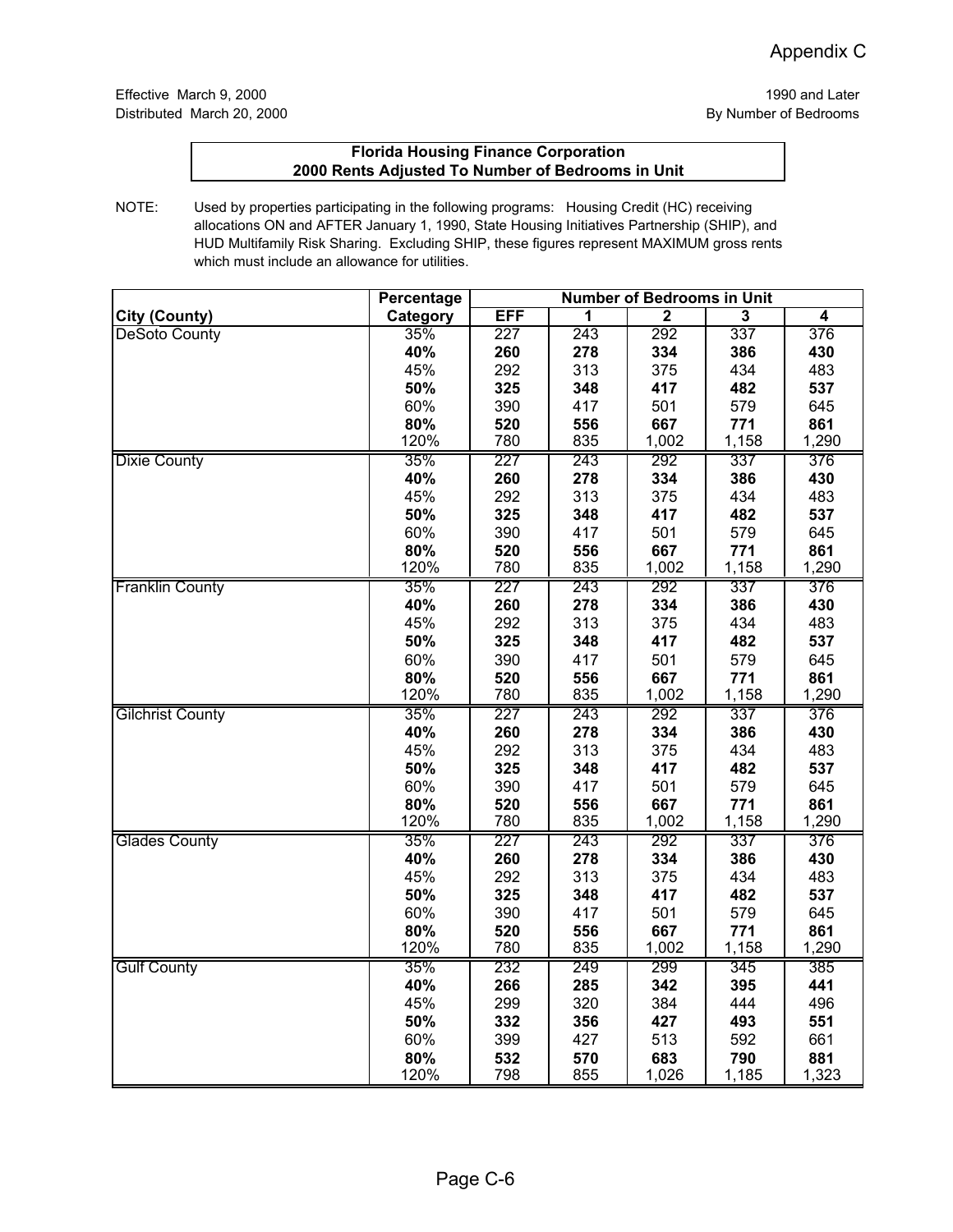|                         | Percentage | <b>Number of Bedrooms in Unit</b> |     |              |       |       |
|-------------------------|------------|-----------------------------------|-----|--------------|-------|-------|
| <b>City (County)</b>    | Category   | <b>EFF</b>                        | 1   | $\mathbf{2}$ | 3     | 4     |
| <b>Hamilton County</b>  | 35%        | $\overline{227}$                  | 243 | 292          | 337   | 376   |
|                         | 40%        | 260                               | 278 | 334          | 386   | 430   |
|                         | 45%        | 292                               | 313 | 375          | 434   | 483   |
|                         | 50%        | 325                               | 348 | 417          | 482   | 537   |
|                         | 60%        | 390                               | 417 | 501          | 579   | 645   |
|                         | 80%        | 520                               | 556 | 667          | 771   | 861   |
|                         | 120%       | 780                               | 835 | 1,002        | 1,158 | 1,290 |
| <b>Hardee County</b>    | 35%        | 236                               | 253 | 303          | 351   | 392   |
|                         | 40%        | 270                               | 289 | 347          | 401   | 448   |
|                         | 45%        | 303                               | 325 | 390          | 451   | 504   |
|                         | 50%        | 337                               | 361 | 433          | 501   | 560   |
|                         | 60%        | 405                               | 434 | 520          | 602   | 672   |
|                         | 80%        | 540                               | 578 | 695          | 803   | 895   |
|                         | 120%       | 810                               | 868 | 1,041        | 1,204 | 1,344 |
| <b>Hendry County</b>    | 35%        | 227                               | 243 | 292          | 337   | 376   |
|                         | 40%        | 260                               | 278 | 334          | 386   | 430   |
|                         | 45%        | 292                               | 313 | 375          | 434   | 483   |
|                         | 50%        | 325                               | 348 | 417          | 482   | 537   |
|                         | 60%        | 390                               | 417 | 501          | 579   | 645   |
|                         | 80%        | 520                               | 556 | 667          | 771   | 861   |
|                         | 120%       | 780                               | 835 | 1,002        | 1,158 | 1,290 |
| <b>Highlands County</b> | 35%        | 227                               | 243 | 292          | 337   | 376   |
|                         | 40%        | 260                               | 278 | 334          | 386   | 430   |
|                         | 45%        | 292                               | 313 | 375          | 434   | 483   |
|                         | 50%        | 325                               | 348 | 417          | 482   | 537   |
|                         | 60%        | 390                               | 417 | 501          | 579   | 645   |
|                         | 80%        | 520                               | 556 | 667          | 771   | 861   |
|                         | 120%       | 780                               | 835 | 1,002        | 1,158 | 1,290 |
| <b>Holmes County</b>    | 35%        | 227                               | 243 | 292          | 337   | 376   |
|                         | 40%        | 260                               | 278 | 334          | 386   | 430   |
|                         | 45%        | 292                               | 313 | 375          | 434   | 483   |
|                         | 50%        | 325                               | 348 | 417          | 482   | 537   |
|                         | 60%        | 390                               | 417 | 501          | 579   | 645   |
|                         | 80%        | 520                               | 556 | 667          | 771   | 861   |
|                         | 120%       | 780                               | 835 | 1,002        | 1,158 | 1,290 |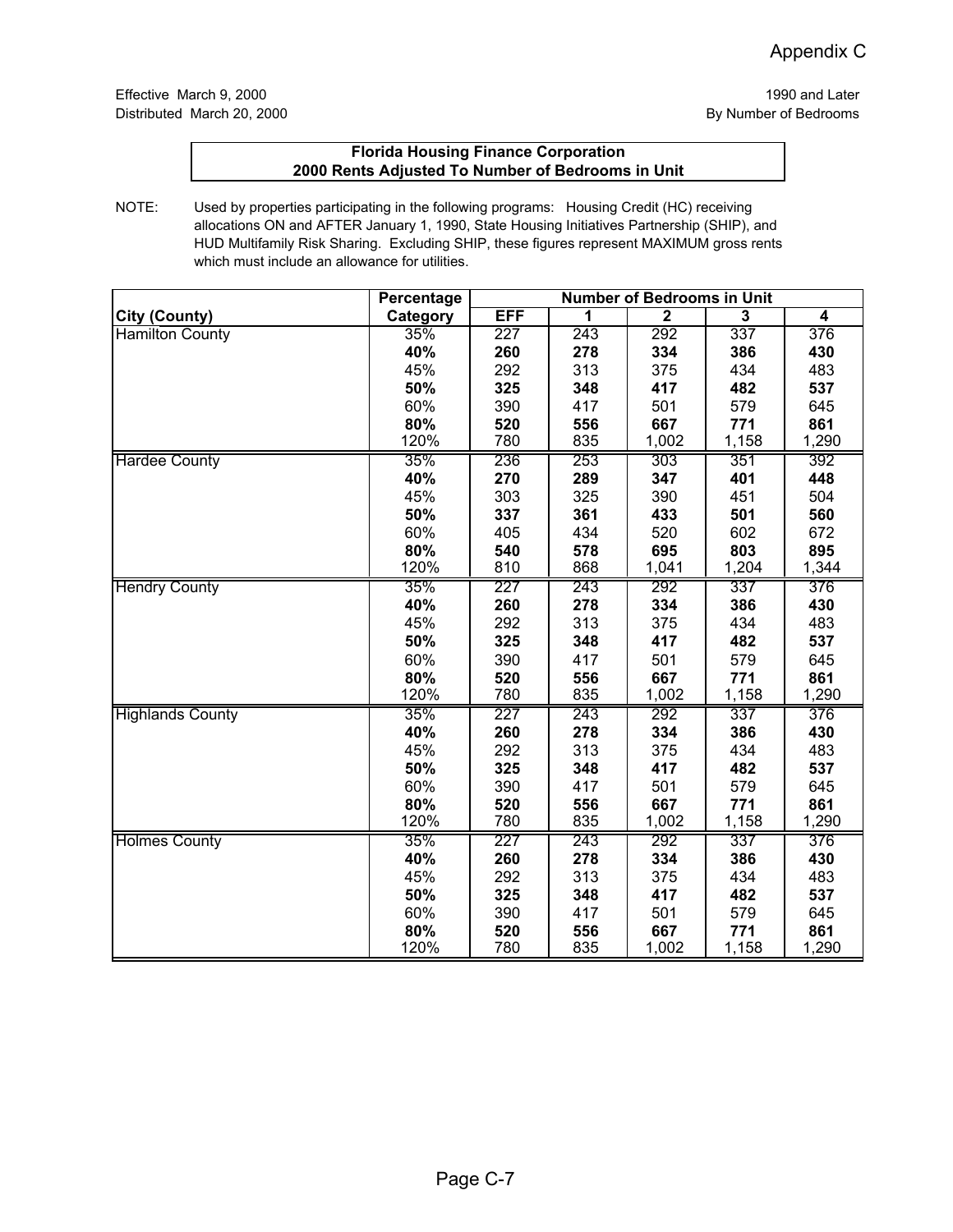|                            | <b>Percentage</b> | <b>Number of Bedrooms in Unit</b> |       |                         |       |       |
|----------------------------|-------------------|-----------------------------------|-------|-------------------------|-------|-------|
| <b>City (County)</b>       | Category          | <b>EFF</b>                        | 1     | $\overline{\mathbf{2}}$ | 3     | 4     |
| <b>Indian River County</b> | 28%               | 233                               | 250   | 300                     | 347   | 387   |
|                            | 35%               | 292                               | 313   | 375                     | 434   | 483   |
|                            | 40%               | 334                               | 358   | 429                     | 496   | 553   |
|                            | 45%               | 375                               | 402   | 482                     | 558   | 622   |
|                            | 50%               | 417                               | 447   | 536                     | 620   | 691   |
|                            | 60%               | 501                               | 537   | 643                     | 744   | 829   |
|                            | 80%               | 667                               | 715   | 858                     | 991   | 1,106 |
|                            | 120%              | 1,002                             | 1,074 | 1,287                   | 1,488 | 1,659 |
| Jackson County             | 35%               | 227                               | 243   | 292                     | 337   | 376   |
|                            | 40%               | 260                               | 278   | 334                     | 386   | 430   |
|                            | 45%               | 292                               | 313   | 375                     | 434   | 483   |
|                            | 50%               | 325                               | 348   | 417                     | 482   | 537   |
|                            | 60%               | 390                               | 417   | 501                     | 579   | 645   |
|                            | 80%               | 520                               | 556   | 667                     | 771   | 861   |
|                            | 120%              | 780                               | 835   | 1,002                   | 1,158 | 1,290 |
| Jefferson County           | 35%               | 230                               | 246   | 295                     | 341   | 380   |
|                            | 40%               | 263                               | 281   | 338                     | 390   | 435   |
|                            | 45%               | 295                               | 316   | 380                     | 438   | 489   |
|                            | 50%               | 328                               | 351   | 422                     | 487   | 543   |
|                            | 60%               | 394                               | 422   | 507                     | 585   | 652   |
|                            | 80%               | 525                               | 562   | 675                     | 780   | 870   |
|                            | 120%              | 789                               | 844   | 1,014                   | 1,170 | 1,305 |
| Lafayette County           | 35%               | 227                               | 243   | 292                     | 337   | 376   |
|                            | 40%               | 260                               | 278   | 334                     | 386   | 430   |
|                            | 45%               | 292                               | 313   | 375                     | 434   | 483   |
|                            | 50%               | 325                               | 348   | 417                     | 482   | 537   |
|                            | 60%               | 390                               | 417   | 501                     | 579   | 645   |
|                            | 80%               | 520                               | 556   | 667                     | 771   | 861   |
|                            | 120%              | 780                               | 835   | 1,002                   | 1,158 | 1,290 |
| Levy County                | 35%               | 227                               | 243   | 292                     | 337   | 376   |
|                            | 40%               | 260                               | 278   | 334                     | 386   | 430   |
|                            | 45%               | 292                               | 313   | 375                     | 434   | 483   |
|                            | 50%               | 325                               | 348   | 417                     | 482   | 537   |
|                            | 60%               | 390                               | 417   | 501                     | 579   | 645   |
|                            | 80%               | 520                               | 556   | 667                     | 771   | 861   |
|                            | 120%              | 780                               | 835   | 1,002                   | 1,158 | 1,290 |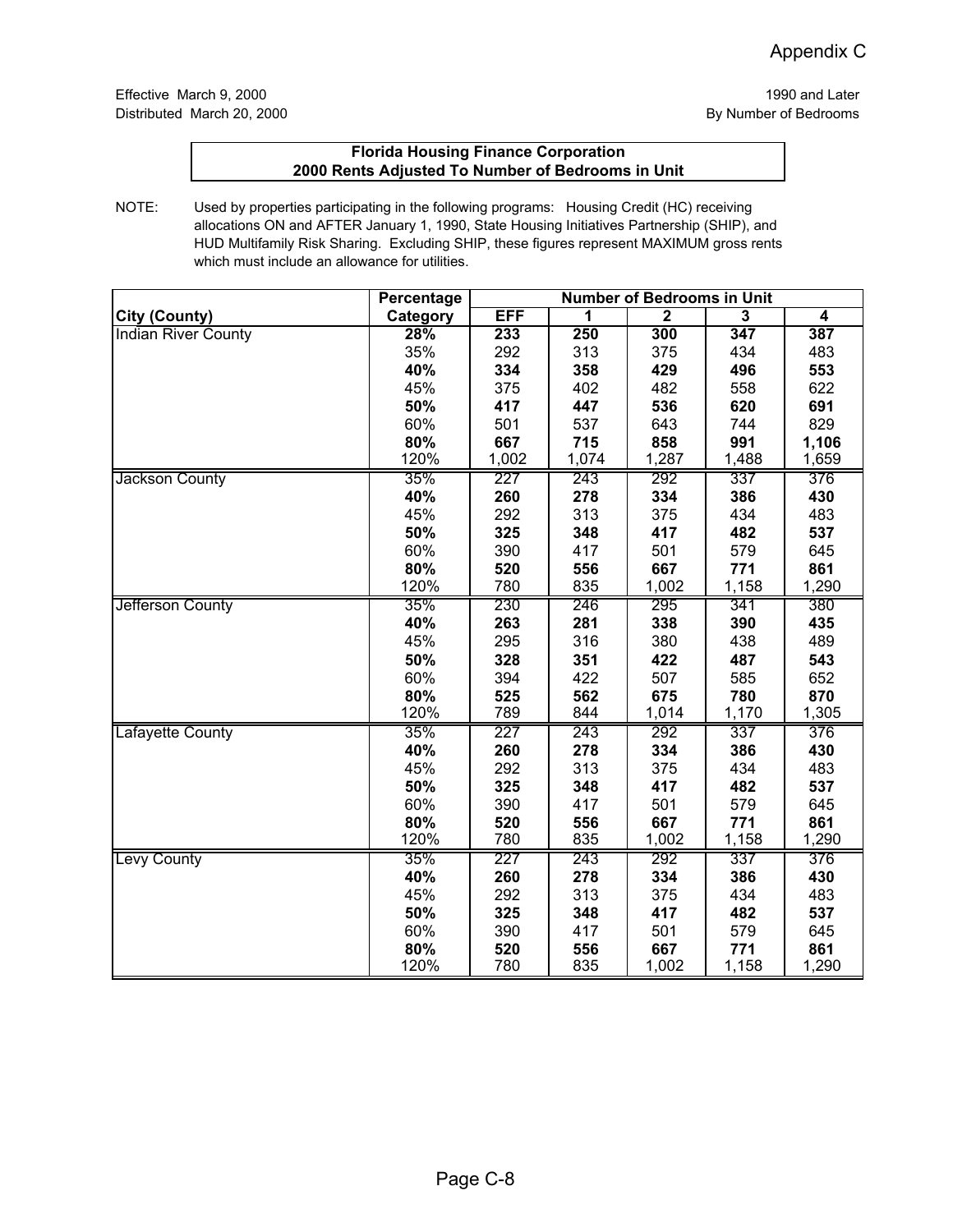|                          | <b>Percentage</b> | <b>Number of Bedrooms in Unit</b> |       |                  |       |       |
|--------------------------|-------------------|-----------------------------------|-------|------------------|-------|-------|
| <b>City (County)</b>     | Category          | <b>EFF</b>                        | 1     | $\overline{2}$   | 3     | 4     |
| <b>Liberty County</b>    | 35%               | 236                               | 253   | 303              | 351   | 392   |
|                          | 40%               | 270                               | 289   | 347              | 401   | 448   |
|                          | 45%               | 303                               | 325   | 390              | 451   | 504   |
|                          | 50%               | 337                               | 361   | 433              | 501   | 560   |
|                          | 60%               | 405                               | 434   | 520              | 602   | 672   |
|                          | 80%               | 540                               | 578   | 695              | 803   | 895   |
|                          | 120%              | 810                               | 868   | 1,041            | 1,204 | 1,344 |
| <b>Madison County</b>    | 35%               | 227                               | 243   | 292              | 337   | 376   |
|                          | 40%               | 260                               | 278   | 334              | 386   | 430   |
|                          | 45%               | 292                               | 313   | 375              | 434   | 483   |
|                          | 50%               | 325                               | 348   | 417              | 482   | 537   |
|                          | 60%               | 390                               | 417   | 501              | 579   | 645   |
|                          | 80%               | 520                               | 556   | 667              | 771   | 861   |
|                          | 120%              | 780                               | 835   | 1,002            | 1,158 | 1,290 |
| <b>Monroe County</b>     | 28%               | 241                               | 258   | $\overline{310}$ | 358   | 400   |
|                          | 35%               | 301                               | 323   | 388              | 448   | 500   |
|                          | 40%               | 345                               | 369   | 444              | 512   | 572   |
|                          | 45%               | 388                               | 415   | 499              | 576   | 643   |
|                          | 50%               | 431                               | 461   | 555              | 640   | 715   |
|                          | 60%               | 517                               | 554   | 666              | 768   | 858   |
|                          | 80%               | 690                               | 739   | 887              | 1,025 | 1,143 |
|                          | 120%              | 1,035                             | 1,108 | 1,332            | 1,537 | 1,716 |
| <b>Okeechobee County</b> | 35%               | 227                               | 243   | 292              | 337   | 376   |
|                          | 40%               | 260                               | 278   | 334              | 386   | 430   |
|                          | 45%               | 292                               | 313   | 375              | 434   | 483   |
|                          | 50%               | 325                               | 348   | 417              | 482   | 537   |
|                          | 60%               | 390                               | 417   | 501              | 579   | 645   |
|                          | 80%               | 520                               | 556   | 667              | 771   | 861   |
|                          | 120%              | 780                               | 835   | 1,002            | 1,158 | 1,290 |
| <b>Putnam County</b>     | 35%               | 227                               | 243   | 292              | 337   | 376   |
|                          | 40%               | 260                               | 278   | 334              | 386   | 430   |
|                          | 45%               | 292                               | 313   | 375              | 434   | 483   |
|                          | 50%               | 325                               | 348   | 417              | 482   | 537   |
|                          | 60%               | 390                               | 417   | 501              | 579   | 645   |
|                          | 80%               | 520                               | 556   | 667              | 771   | 861   |
|                          | 120%              | 780                               | 835   | 1,002            | 1,158 | 1,290 |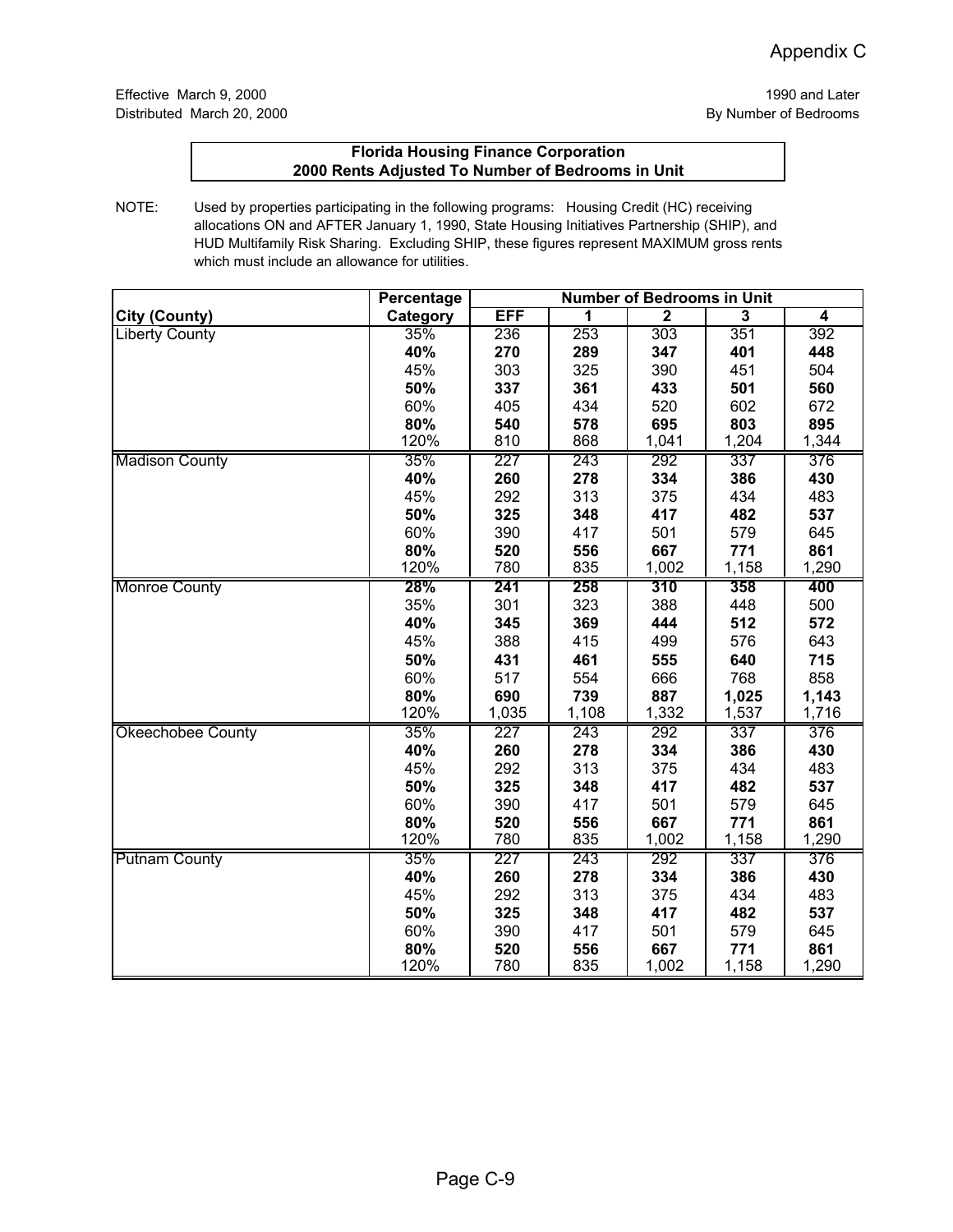|                        | <b>Percentage</b> | <b>Number of Bedrooms in Unit</b> |                         |                |                |              |
|------------------------|-------------------|-----------------------------------|-------------------------|----------------|----------------|--------------|
| <b>City (County)</b>   | Category          | <b>EFF</b>                        | $\overline{\mathbf{1}}$ | $\overline{2}$ | $\overline{3}$ | 4            |
| <b>Sumter County</b>   | 35%               | 238                               | 254                     | 305            | 353            | 393          |
|                        | 40%               | 272                               | 291                     | 349            | 403            | 450          |
|                        | 45%               | 306                               | 327                     | 392            | 453            | 506          |
|                        | 50%               | 340                               | 363                     | 436            | 504            | 562          |
|                        | 60%               | 408                               | 436                     | 523            | 605            | 675          |
|                        | 80%               | 543                               | 582                     | 698            | 806            | 900          |
|                        | 120%              | 816                               | 873                     | 1,047          | 1,210          | 1,350        |
| <b>Suwannee County</b> | 35%               | 227                               | 243                     | 292            | 337            | 376          |
|                        | 40%               | 260                               | 278                     | 334            | 386            | 430          |
|                        | 45%               | 292                               | 313                     | 375            | 434            | 483          |
|                        | 50%               | 325                               | 348                     | 417            | 482            | 537          |
|                        | 60%               | 390                               | 417                     | 501            | 579            | 645          |
|                        | 80%               | 520                               | 556                     | 667            | 771            | 861          |
|                        | 120%              | 780                               | 835                     | 1,002          | 1,158          | 1,290        |
| <b>Taylor County</b>   | 35%               | 227                               | 243                     | 292            | 337            | 376          |
|                        | 40%               | 260                               | 278                     | 334            | 386            | 430          |
|                        | 45%               | 292                               | 313                     | 375            | 434            | 483          |
|                        | 50%               | 325                               | 348                     | 417            | 482            | 537          |
|                        | 60%               | 390                               | 417                     | 501            | 579            | 645          |
|                        | 80%               | 520                               | 556                     | 667            | 771            | 861          |
|                        | 120%              | 780                               | 835                     | 1,002          | 1,158          | 1,290        |
| <b>Union County</b>    | 35%               | 245                               | 263                     | 315            | 364            | 406          |
|                        | 40%               | 281                               | 301                     | 361            | 417            | 465          |
|                        | 45%               | 316                               | 338                     | 406            | 469            | 523          |
|                        | 50%               | 351                               | 376                     | 451            | 521            | 581          |
|                        | 60%               | 421                               | 451                     | 541            | 625            | 697          |
|                        | 80%               | 561                               | 601                     | 721            | 834            | 930          |
|                        | 120%              | 843                               | 903                     | 1,083          | 1,251          | 1,395        |
| <b>Wakulla County</b>  | 35%               | 240                               | 257                     | 309            | 357            | 399          |
|                        | 40%               | 275                               | 294                     | 354            | 408            | 456          |
|                        | 45%               | 309                               | 331                     | 398            | 459            | 513          |
|                        | 50%               | 343                               | 368                     | 442            | 510            | 570          |
|                        | 60%               | 412                               | 441                     | 531            | 612            | 684          |
|                        | 80%<br>120%       | 550<br>825                        | 589<br>883              | 707<br>1,062   | 817<br>1,225   | 911<br>1,368 |
|                        |                   |                                   |                         |                |                |              |
| <b>Walton County</b>   | 35%<br>40%        | 247                               | 265                     | 318            | 367            | 410          |
|                        | 45%               | 283                               | 303                     | 364<br>409     | 420<br>472     | 469<br>527   |
|                        |                   | 318                               | 340                     |                |                |              |
|                        | 50%<br>60%        | 353<br>424                        | 378<br>454              | 455            | 525<br>630     | 586<br>703   |
|                        | 80%               | 565                               | 605                     | 546<br>727     | 840            | 937          |
|                        | 120%              | 849                               | 909                     | 1,092          | 1,260          | 1,407        |
|                        |                   |                                   |                         |                |                |              |